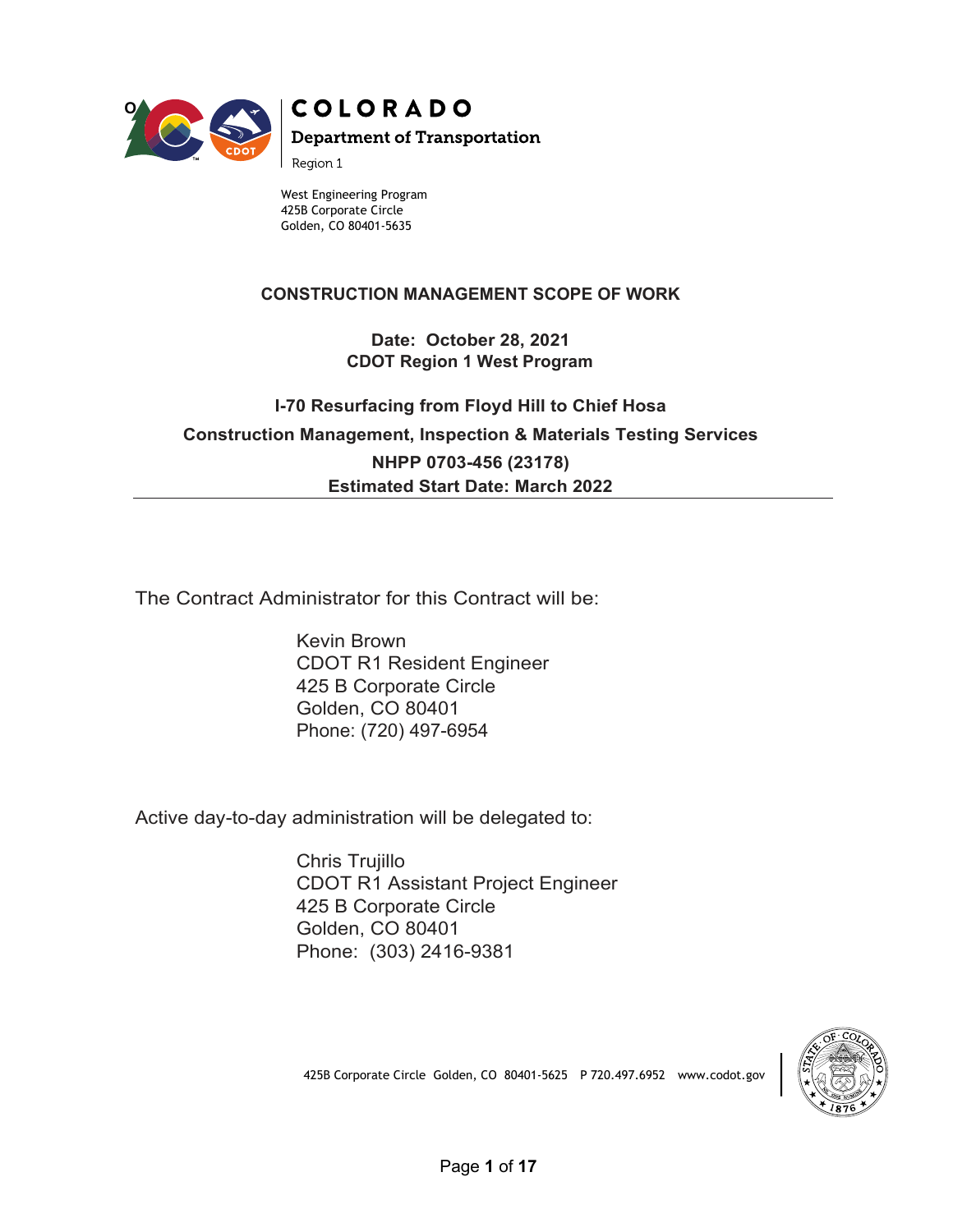## **Project Location**

Interstate 70 from Floyd Hill to Chief Hosa, MP 246.5 to 252.9 in Jefferson and Clear Creek counties in Colorado. (see exhibit A)

## **Description of Project and Work Duration**

This project consists of a 2" mill & fill full width of I-70 that will also include all on/off ramps within the project limits. Replacing type 3 guardrail with the new MGS standard type 3 guardrail and a section of type 9 barrier, as well as signing and striping. All of these construction activities will take place at night.

It is anticipated that this project will have a floating start date, with the soonest date being March 2022 and latest start date being April 2022, extending into the end of construction being November 2022.

It is anticipated that this project will be completed in one construction season with the start of construction beginning in March 2022 and ending in November 2022.

All construction activities are planned to be taken care of during the night shift, due to the lane closure strategy guide.

Consultant's proposed work procedures shall be coordinated with the CDOT Resident Engineer with Formal "Notice to Proceed" prior to the start of work.

## **I. CONSTRUCTION MANAGEMENT**

## **Anticipated Consultant Personnel Requirements**

- **One (1) Project Engineer**
- **One (1) Senior Inspector**
- **One (1) Mid-level Inspector**
- **One (1) Junior Inspector/Materials Tester**
- **One (1) Materials Tester**

**Additional project support will also be required for schedule reviews, finals review, and other support as necessary. Materials testing may need to be supported during busy construction activities.**

### **Initial Project Meeting**

The consultant personnel and CDOT project personnel shall meet to coordinate and schedule the required work. The Consultant shall complete all work in accordance with the approved schedule.

## **Personnel Qualifications**

Personnel qualifications and staffing level shall be subject to the approval of the CDOT Project Engineer. The Consultant shall assign personnel for the duration of the Contract unless otherwise approved by the CDOT Resident Engineer. Employees required to operate vehicles must possess and maintain a valid State of Colorado driver's license. The Consultant Project Engineer, Inspectors, and Materials Testers permanently assigned to a project shall be competent in road and bridge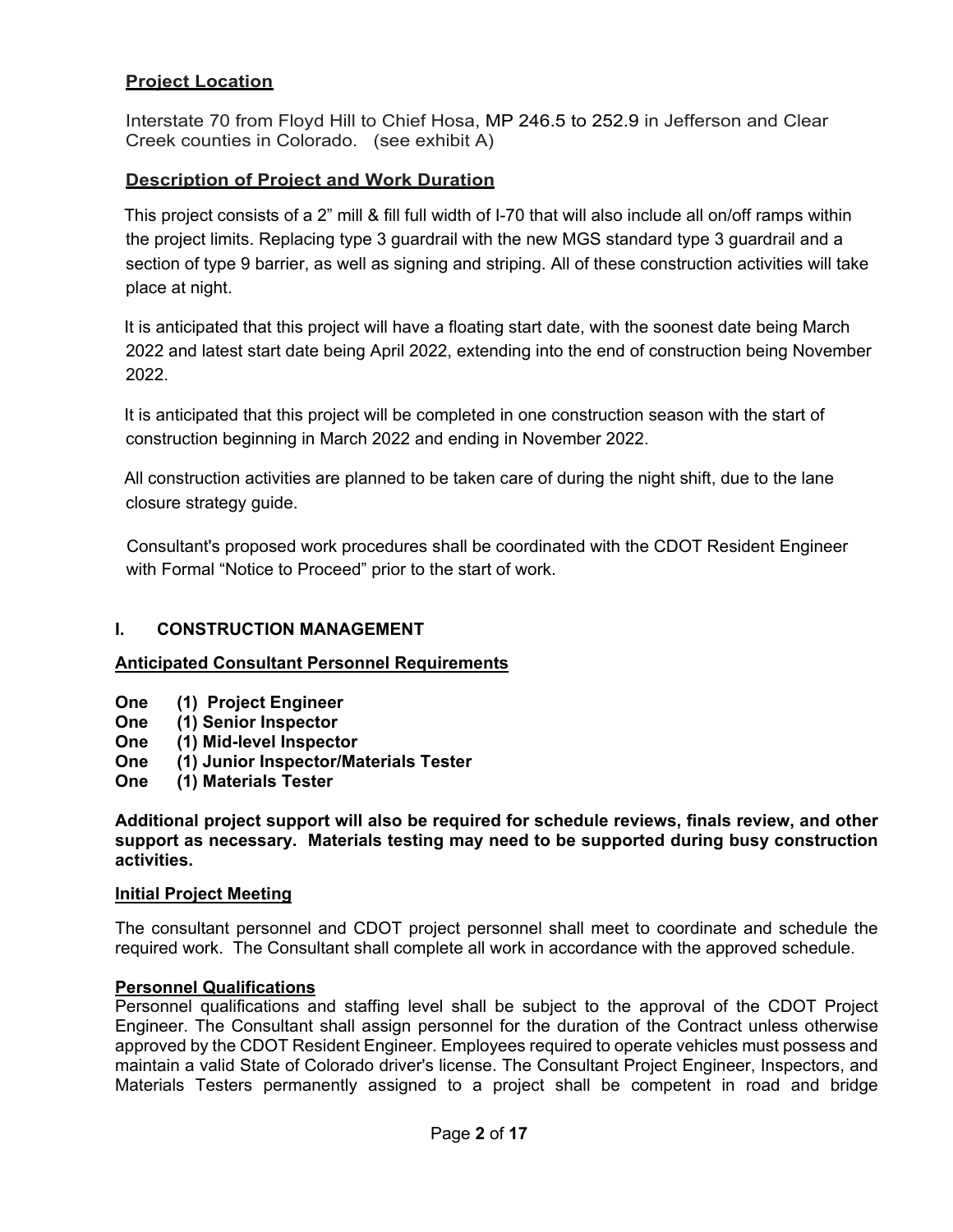construction and be thoroughly familiar with CDOT specifications, manuals, forms, and documentation requirements.

The Consultant staff shall have sufficient education, training, and experience to meet the minimum qualifications, and be experienced and competent in all aspects of highway construction within the scope of this project. Personnel who do not meet all of the specified requirements, or who fail to perform their work in an acceptable manner, shall be removed from the project when determined and directed by the CDOT Resident Engineer. Back-up Consultant resources should be available in case of loss of staff, sickness, or vacations or as required for the project.

The Consultant Materials Testing Technician shall be thoroughly familiar with the CDOT testing procedures, forms, and documentation requirements (LIMS). If oversight is necessary, the Consultant shall provide supervision and guidance needed for completion of the work.

## **Project Standards**

Construction Management and Construction Inspection shall be in accordance with the Colorado Department of Transportation's Construction Manual, Field Materials Manual, applicable AASHTO test procedures, CDOT Laboratory Manual of Test Procedures, Colorado Department of Transportation Inspector's Check-list, Standard Specifications for Road & Bridge Construction, Supplemental Specifications, applicable M&S Standards, and the plans and specifications currently in use when a construction project is advertised or revised under advertisement, and as modified by change order.

References to "the specifications" shall include all applicable CDOT Standard Specifications for Road and Bridge Construction including Supplemental Specifications, Project Standard Revisions and Project Special Provisions, and project plans and specifications.

All activities performed shall be as directed and authorized by the CDOT Resident Engineer, and as approved by the CDOT Resident Engineer.

## **Routine Billing & Reporting**

The Consultant shall provide the following on a routine basis:

- a) Coordination of all contract activities by the Consultant's Project Engineer.
- b) Monthly billing formats, suitable to the CDOT Assistant Project Engineer, for all contract activities performed by the consultant's Project Engineer and inspectors.
- c) Periodic reports and billings required by CDOT Procedural Directive 400.2.
- d) Weekly time card for Consultant personnel. The Consultant Professional Engineer, prior to billing, must sign these time cards.

### **Status of Contract**

The Consultant shall monitor the status of current spent amount against the Not to Exceed (NTX) Amount of the Agreement and any Task Orders, and shall advise the CDOT Resident Engineer of any potential need to supplement the contract or task order NTX Amounts.

Failure to monitor contract status and provide timely notification may result in non-payment and possible discontinuation of the Consultant's services.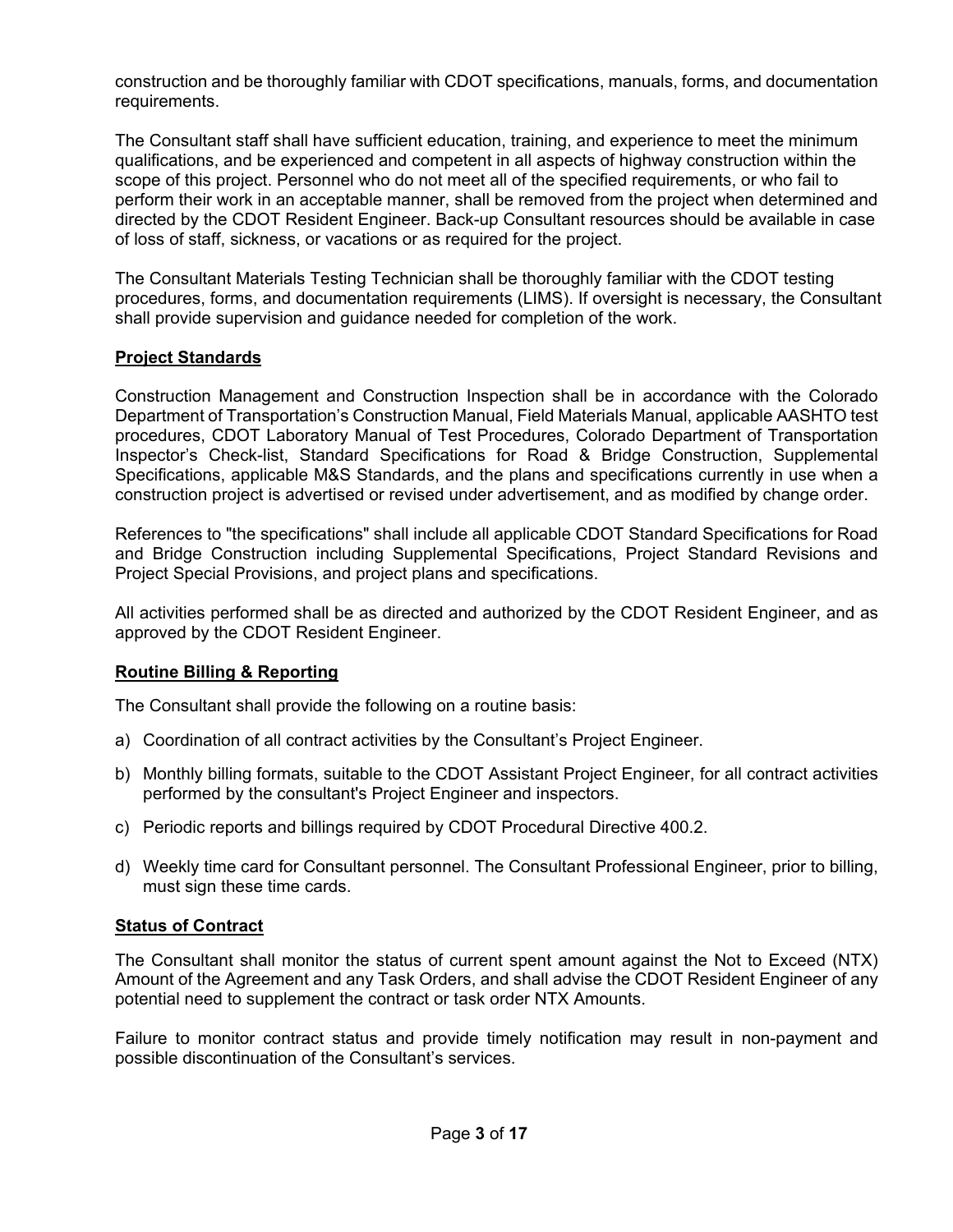## **AUTHORIZATION TO PROCEED**

Work shall not commence until the consultant receives the written Notice to Proceed for the contract or any individual Task Order if Task Order Directed Agreement. Work shall be completed within the allotted contract time. Time charged shall be exclusive of time lost for:

- Reviews and approvals
- Responses/direction from CDOT

## **STATUS OF PROJECT**

The consultant shall monitor the status of work, and advise the CDOT Resident Engineer/Manager of any potential need for supplementing their contract. Failure to monitor work status and provide timely notification may result in discontinuing the consultant's services relative to the task order until a supplemental agreement can be affected.

The Consultant's work shall be under the direction of, and shall be reviewed by a Professional Engineer registered in the State of Colorado, or as appropriate, by a Licensed Professional Land Surveyor, registered in the State of Colorado.

The inspection technician(s) and/or Project Manager(s) permanently assigned to a project shall be competent in road and bridge construction and be thoroughly familiar with CDOT specifications, manuals, forms and documentation requirements.

The level of qualification provided shall be as requested and approved by the CDOT Resident Engineer.

The qualifications for the level(s) shall be commensurate to experience, and are as follows:

- 1. Junior Level Inspector two (2) to five (5) years of experience, and experienced in construction management.
- 2. Senior Level Inspector more than five (5) years of experience, and experienced in construction management. Shall be proficient in bridge construction and inspection.
- 3. Project Engineer six (6) or more years of experience, and responsible for the supervision of the inspectors.

Please note relevant projects and the roles each individual has played on these projects.

CDOT Consultant Employee Construction Inspector Qualification Program Mandatory Requirements

**The following chart, with the appropriate checked certifications, shall be maintained by consultant employees engaged in this type of work performed for the State**.

| <b>Class/Certification</b>        | Consultant<br><b>Project Engineer</b> | Consultant<br>Inspectors | Consultant<br><b>Materials</b><br>Tester |
|-----------------------------------|---------------------------------------|--------------------------|------------------------------------------|
| Basic Highway Math                | v*                                    |                          |                                          |
| <b>Basic Highway</b><br>Surveying | x*                                    |                          |                                          |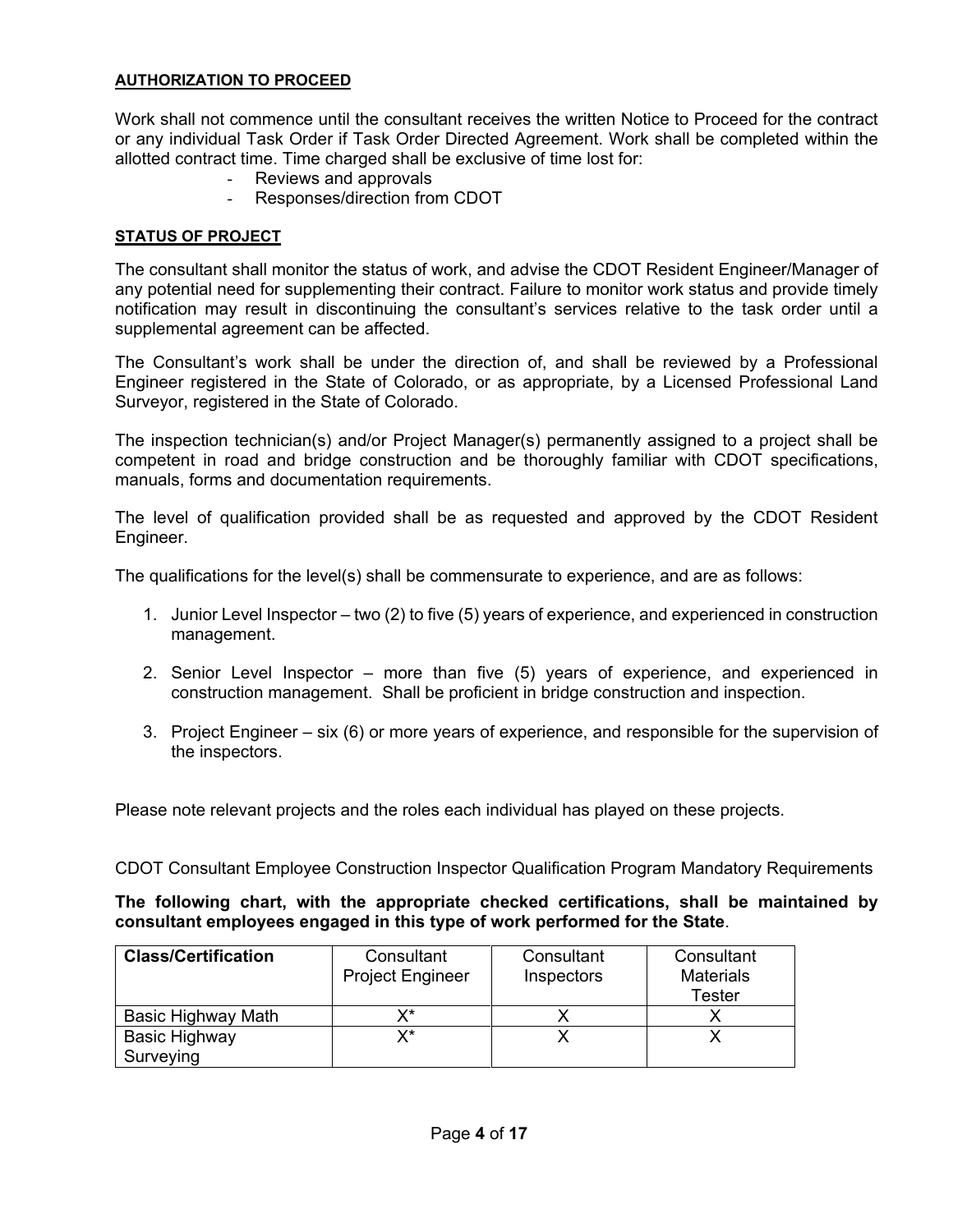| Basic Highway Plan<br>Reading                                        | $X^*$                                                    | X       | X |
|----------------------------------------------------------------------|----------------------------------------------------------|---------|---|
| <b>Transportation Erosion</b><br><b>Control Supervisor</b><br>(TECS) | X                                                        | X       |   |
| Traffic<br>CCA.<br>Control<br>Supervisor                             | X                                                        | X       |   |
| <b>Specialty Certifications</b>                                      | To be determined by the Resident Engineer and Consultant |         |   |
| <b>CAPA Asphalt</b><br>Inspection                                    | X                                                        | X.      | X |
| <b>Asphalt Inspection</b>                                            | X                                                        | X.      | X |
| LabCAT Level A & B                                                   |                                                          | Level A | X |
| <b>WAQTC</b>                                                         |                                                          | X.      | X |
| <b>Major Structures</b>                                              | X                                                        | X       |   |
| <b>ACI Field Testing Tech I</b>                                      |                                                          | X       | X |
| <b>ACI Concrete Strength</b>                                         |                                                          |         | X |
| <b>SiteManager Materials</b>                                         |                                                          |         | X |
| and LIMS-Tester                                                      |                                                          |         |   |
| Training                                                             |                                                          |         |   |
| <b>Certified Nuclear Gauge</b>                                       |                                                          |         | X |
| <b>Operator Certification</b>                                        |                                                          |         |   |
| Other(As defined by RE)                                              |                                                          |         |   |

\*Not required if the Consultant Assistant Project Engineer is a licensed Professional Engineer

A copy of work experience, references and/or proof of Licensing shall be provided before work begins to the CDOT Resident Engineer. Personnel provided by the Consultant who do not meet the specified requirements, or who fail to perform their work in an acceptable manner shall be removed from the project when determined and directed by the CDOT Resident Engineer.

### **Documentation**

Each of the Consultant's on-site project personnel shall maintain a daily diary for each day they perform work on the project. They shall use CDOT Form 103, Project Diary, or a form/electronic documentation approved by the CDOT Resident Engineer. The contents of the diary shall be brief and accurate statements of progress and conditions encountered during the prosecution of the work. Editorial comments shall not be incorporated in the diaries or on any written correspondence applicable to the project. The diary shall not be used for reporting pay quantity documentation. A copy of the daily diary shall be given to the CDOT Resident Engineer within one working day of its date.

All necessary finals documentation shall be submitted electronically to the CDOT R1 Finals Engineer at the completion of the project.

### **Personnel Qualifications**

The CDOT Resident Engineer shall be the final authority regarding acceptance of work not conforming to the plans. The Consultant Engineer must be experienced and competent in road and bridge construction management and inspection.

The Consultant Project Engineer, Assistant Project Engineer and inspectors shall provide daily or routine certifications as shown below. The Consultant Project Engineer in responsible charge of all the Consultant inspectors shall also provide this certification on a monthly basis, and shall certify as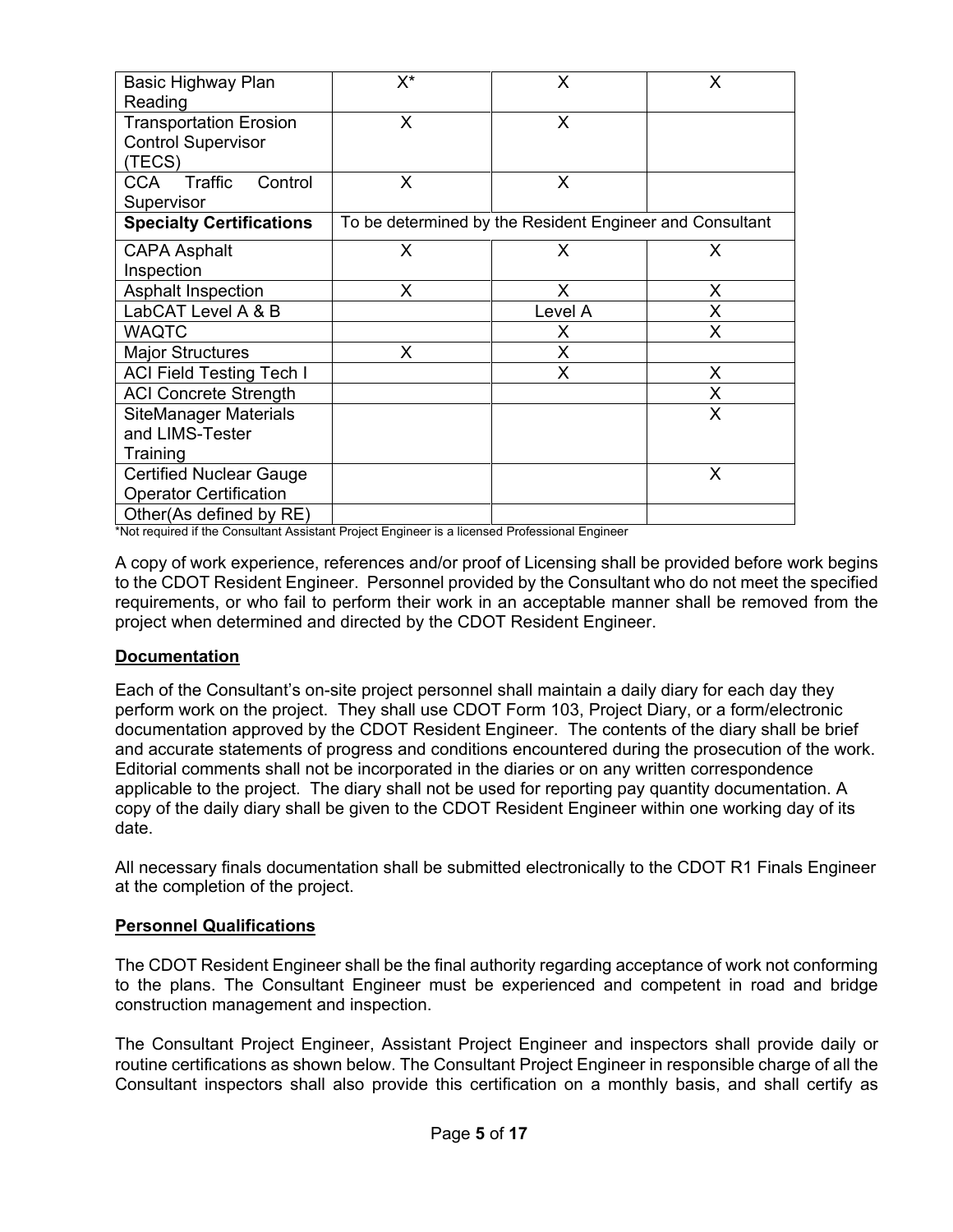follows:

*"The items listed above this certification were tested or inspected and found to be in reasonably close conformity to the plans and specifications except as noted".*

When performing Construction Management Services, the Consultant's Project Engineer shall also provide monthly certifications prior to processing monthly Contractor interim progress payments as shown:

*"The construction on this project is being conducted in reasonable close conformance with the plans and specifications". When performing Construction Management Services, a Consultant's Professional Engineer shall provide a final certification at the completion of the project as shown:" The project has been completed in reasonably close conformity with the plans and specifications including authorized changes. The project has been reviewed for obvious safety deficiencies. The project Right of Way appears to be free from unauthorized encroachments resulting from construction on this project. The Form FHWA - 47 has been completed and submitted".*

## **Specific Work Description – Consultant Project Engineer**

The Consultant Project Management services shall support CDOT staff through management of the I-70 Resurfacing project. This Consultant Project Engineer shall certify in writing that all inspection, materials, materials testing, and Construction Management conforms to the plans, specifications and purpose of design. Further, upon submittal of each monthly construction contractor pay estimates to the CDOT Resident Engineer, the Consultant Project Engineer shall provide written certification that "The construction on this project is being conducted in reasonable close conformance with the plans and specifications." The Consultant Project Engineer shall be available to review work, resolve problems and make decisions in a timely manner as requested by CDOT. The Consultant Project Engineer shall be experienced and competent in road and bridge construction management, inspection and materials testing. Experience administering CDOT projects will be required.

The Consultant shall provide support to the CDOT through assignment of personnel to construction management, construction administration, inspection responsibilities, and materials testing support. Specific responsibilities include:

- 1. Pre-Construction: Assist with project showings, pre-bid meetings and Q&A's while the project is under advertisement. Complete submittal review, baseline schedule review and other duties as necessary to get the project up and running per CDOT requirements.
- 2. Meetings: The Consultant personnel shall be present at, and facilitate all project meetings as required including weekly progress meetings with the Contractor, Subcontractors, utilities and other interested parties. The Consultant staff shall be required to attend and facilitate the Project Preconstruction Meeting, Project First Meeting, and other meetings prior to commencement of the project as directed by the CDOT Resident Engineer.
- 3. Documentation: Maintain project submittal register, track project correspondence, track installed quantities, check daily diaries, prepare inspectors progress reports, and complete appropriate CDOT paperwork and forms. The Consultant shall provide all correspondence, and other construction administration documentation required per the CDOT Construction Manual, and applicable CDOT forms to the CDOT Resident Engineer for review and signature. Submittal of standard documentation reports shall be submitted and filed electronically on a weekly basis. Trialing and tracking field contractor activities might be required in the Survey123 Application.
- 4. Project Schedules: Review of Contractor schedules in accordance to 108.03 of the Standard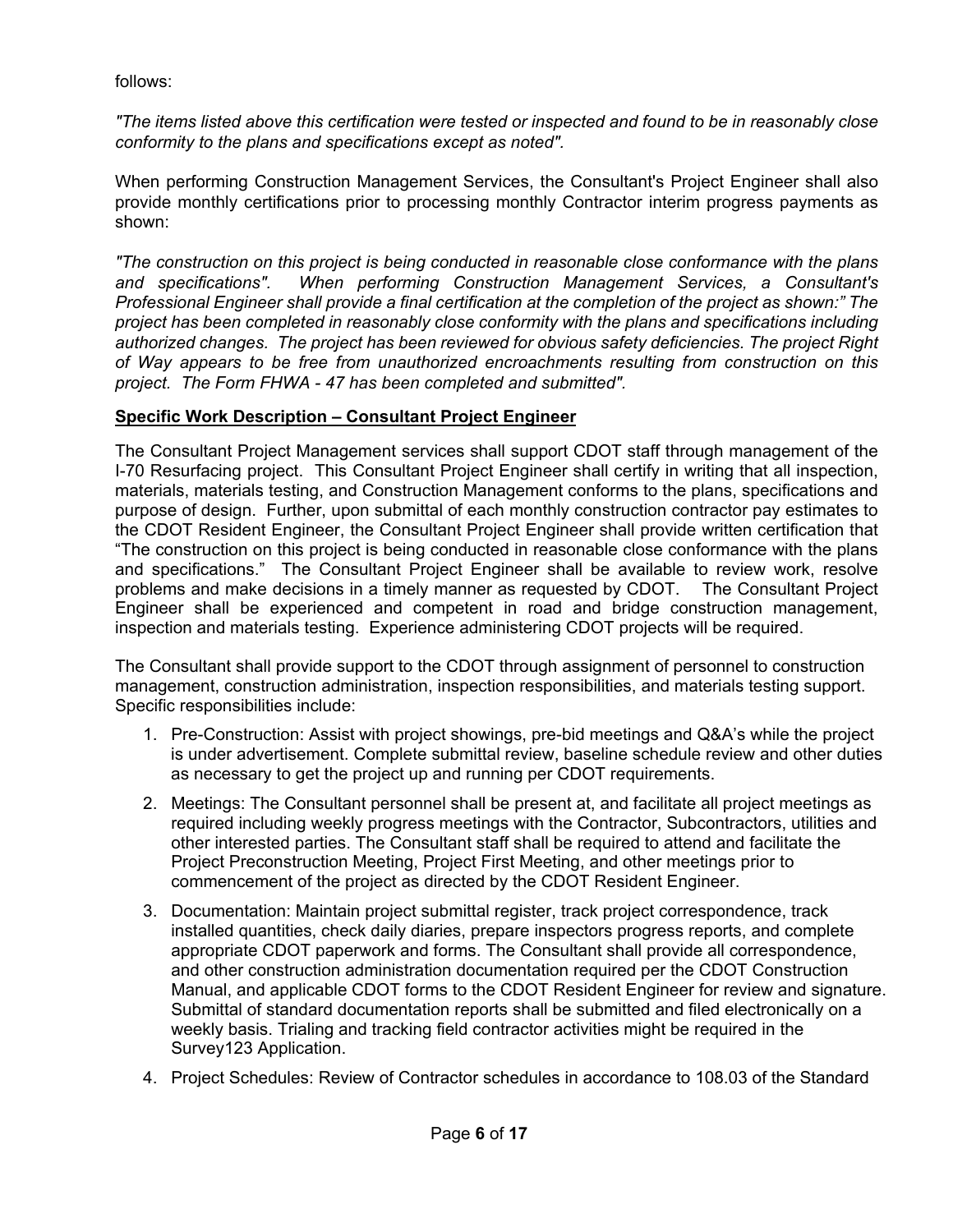Specifications.

- 5. Quality / Conformance with Plans and Specifications: Monitor and inspect the Contractor's construction activities with respect to the contract documents and relevant schedule submittals governing the performance of the work. Resolve construction problems and/or recommend action for their resolution, as they relate to changed field conditions or conflicts in the contract documents. Perform special tests, investigations, or monitoring to fulfill the intent of the CDOT inspection program. Notify Contractor and CDOT Resident Engineer of non-compliance with the contract documents.
- 6. Submittals and Shop Drawings: Submittals, design drawings, shop drawings, working drawings, materials, and test procedures received from the Contractor will be reviewed and/or forwarded to appropriate CDOT personnel for review. Approved drawings will be returned to the Contractor, as well as a copy retained for use during the remainder of the project.
- 7. Methods of Handling Traffic (MHT) / Safety: Review the Contractor's Method(s) of Handling Traffic (MHT) submittals. During construction, monitor the Contractor's MHT for implementation of traffic signing, barriers, and other traffic control measures in accordance with the approved plan. Monitor compliance with and taking appropriate action to preserve safety on the project for all workers and traveling public in accordance with Method of Handling Traffic (MHT).
- 8. Quantity Tracking: Perform daily inspections of construction activities to document activities performed and assessment of conformance with the contract documents. Quantities of work elements constructed will be measured in accordance to the CDOT Construction Manual and recorded on an electronic Form 266 to support the preparation and processing of progress pay estimates to the Contractor. Quantities will be documented in an interim quantity spreadsheet for tracking of quantities constructed as compared to the original design quantities on the project. Quantities of work will be agreed upon with the Contractor and then reflected in monthly progress pay estimates prepared by the Consultant's staff. Assist CDOT in resolving disputes in quantities with the Contractor prior to the preparation of the pay estimate.
- 9. Pay Estimates: Determine quantities with appropriate supporting documentation and checks and prepares pay estimates in SiteManager.
- 10. Daily Diaries: Consultant's personnel shall maintain a daily diary for each day they perform work on the project. They shall use CDOT's Form 103a - Project Diary, unless otherwise approved by the CDOT Project Engineer. Use of the digital Form 103 through the Survey123 Application may be required. The contents of the diary shall be brief and accurate statements of progress and conditions encountered during the prosecution of the work. Editorial comments are not to be incorporated in the diaries or on any written correspondence applicable to the project.
- 11. Change Orders: Capable of preparing project change orders and minor contract revisions as necessary, justification for CMO's and MCR's, price justification (Force Account Analysis) per the CDOT Construction Manual.
- 12. Civil Rights Compliance: Review certified payroll documentation in LCP Tracker provided by the Contractor and conduct random interviews of Contractor employees to determine if the Contractor is in conformance with CDOT EEO/Labor Compliance policies. Review 205's and sublet compliance in B2GNow.
- 13. Stormwater Management: Inspect erosion control, review SWMP notebook, and participate in Erosion Control Compliance Reviews.
- 14. Check Surveying: Provide quality assurance surveying and quantity verification as needed. If the Construction Contract includes a Construction Surveying pay item, then the Contractor is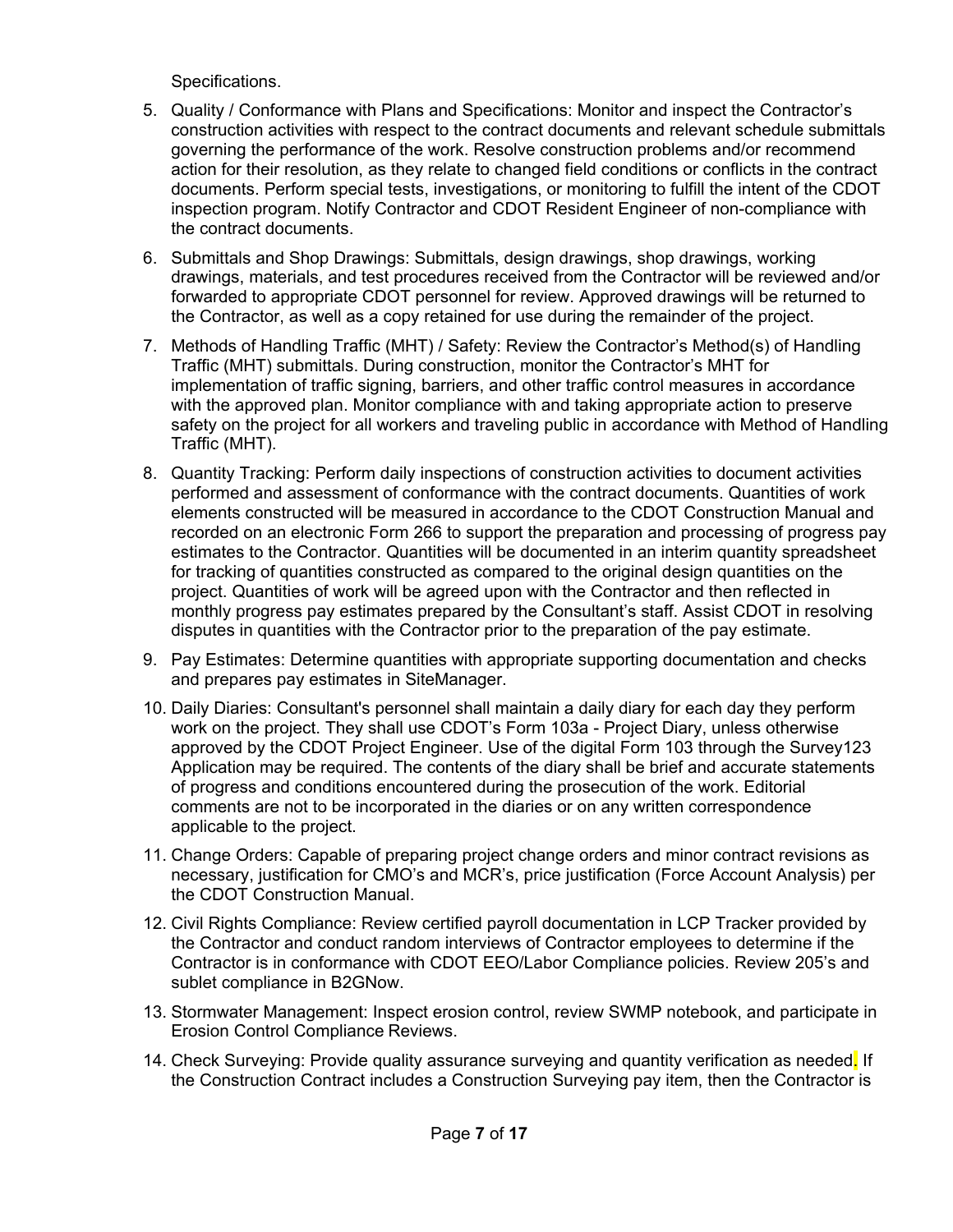responsible for performing all surveying required to properly layout and constructs the work covered.

- 15. Completion, Inspection, and Punch List: Participate in the final inspection with the Contractor, CDOT Project Engineer, CDOT Resident Engineer and CDOT Maintenance representative(s) upon substantial completion. The result of the inspection is the development of a punch list of remaining and/or outstanding work to be performed by the Contractor prior to final project acceptance.
- 16. As-Constructed Drawings: Maintaining accurate notes reflecting actual construction details to be used in preparation of as-constructed plans. Complete as-constructed drawings of work completed by the Contractor including final pay quantities.
- 17. Completion Inspection and Close-Out: Following the completion of all punch list items by the Contractor, participate in the final inspection with representatives from the Contractor and CDOT, to confirm the completion of all work. The result of this inspection will constitute final project acceptance.
- 18. Communication: Provide communication to Contractor field crews. Communicate with adjacent landowners as required to-resolve issues that arise due to construction.
- 19. Miscellaneous project related duties as requested by the CDOT Resident Engineer or other CDOT units.
- 20. Project documentation shall be stored in a shared drive such as Google Drive or other approved application. At the end of the project, all required finals documentation shall be transferred to CDOT's ProjectWise on premise or the ProjectWise Cloud system by the **Consultant**

The CDOT Resident Engineer shall be the final authority regarding acceptance of work not conforming to the plans and specifications. The CDOT Assistant Project Engineer, or Resident Engineer in the absence of the CDOT Project Engineer, shall be responsible for signature approval of all construction contract modification orders (CDOT FORM 90) and all construction contract payments. A Scope of Services detailing the duties and responsibilities of Construction Management responsibilities for each Task Order shall be prepared by the CDOT Resident Engineer. The Scope of Services shall be attached to each Task Order request.

The Consultant Inspector(s) shall assist the Consultant Project Engineer in performance of construction inspection activities and other project-related activities, as directed by the Consultant Project Engineer and/or the CDOT Resident Engineer.

Inspection responsibilities may include but are not limited to the following:

- Assist Consultant Project Engineer in the performance of construction inspection activities.
- Review periodic reports and billings.
- Preparing and transmitting updates of construction activities to CDOT's Public Information Office.
- Participation in weekly progress meetings with contractor, subs, utilities, and other interested parties.
- Anticipating project problems and suggesting solutions to the Consultant Project Engineer and/or CDOT Resident Engineer.
- Monitoring compliance with and taking appropriate action to preserve safety on the project for all workers and traveling public in accordance with Method of Handling Traffic and the Manual of Uniform Traffic Control Devices.
- Initial, follow-up, completion, and final inspections of work in progress, including interim and final measurements.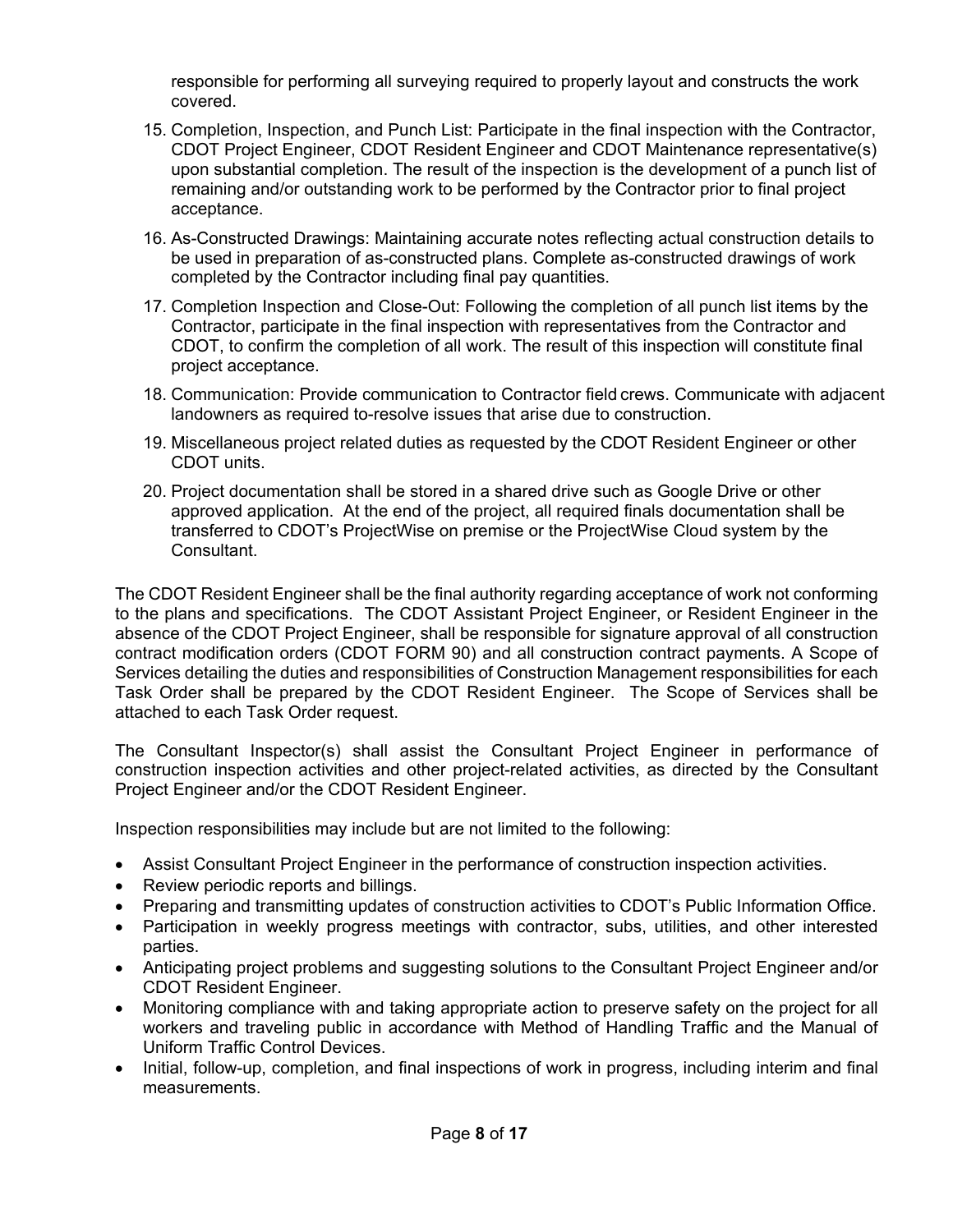- Notifying contractor and Engineer of non-compliance with the contract plans and specifications.
- Performance of special tests, investigations, or monitoring which are required to fulfill the intent of the CDOT inspection program.
- Completing inspection documentation using CDOT forms for the development of progress payments for the contractor in accordance with CDOT's prescribed procedures.
- Submittal of standard documentation reports no later than the following working day.
- Preparation of routine correspondence to the contractor, CDOT Staff, local agencies, etc.
- Providing liaison and communication to contractor field crews.
- Assisting in preparing punch lists of uncompleted work, non-conformance reports, and deficiency notices.
- Maintaining accurate field notes during construction reflecting actual construction details to be used in preparation of the as-constructed plans.
- Other ~ Miscellaneous project-related duties as directed by the Consulant Project Engineer and/or CDOT Resident Engineer.
- References to "the specifications" shall include all applicable CDOT Standard Specifications for Road and Bridge Construction including Supplemental Specifications, Project Standard Revisions and Project Special Provisions, and project plans and specifications.

## **Submittal of Final Documentation**

Final pay documentation shall be submitted to the CDOT Resident Engineer within 20 working days after completion of the construction project work. Consultant shall be available to finalize the project. This includes assisting the CDOT Finals Engineer in obtaining and correcting documentation, and completing as-constructed plans during the final checking process. All documentation shall be completed electronically and placed on CDOT's Projectwise server. This shall be completed within 45 days of project acceptance.

A completed CDOT Form 250 shall be submitted to the CDOT Project Engineer no more than 14 calendar days after the Consultant has been notified of final quantities. Failure to submit final documentation as required will result in withholding of Consultant payments.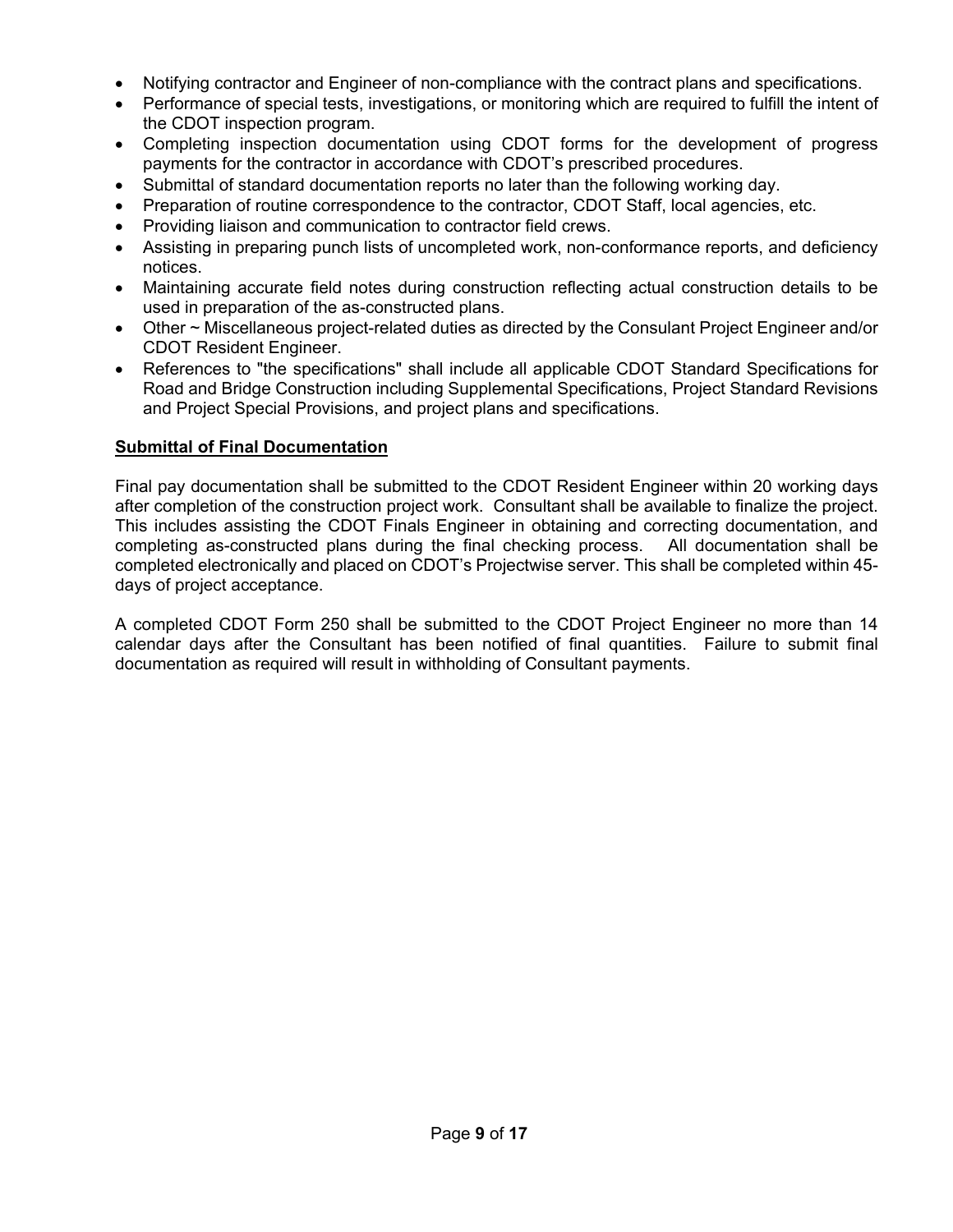## ORGANIZATIONAL REFERENCES FOR PERSONNEL CERTIFICATIONS

American Concrete Institute (ACI): Colorado Ready Mix Concrete Association Ms. Linda Jones PH 303-290-0303 [http://www.crmca.org](http://www.crmca.org/)

Construction Inspector Certification: Donna Stretz 303-796-4664 FAX: 303-930-6040 [donna\\_stretz@urscorp.com](mailto:donna_stretz@urscorp.com) or <http://www.dot.state.co.us/CHRMEmpCorner/empdev.cfm>

Western Alliance for Quality Transportation Construction (WAQTC): CK SU

Colorado Department of Transportation PH 303-398-6587 Cheng.Su@state.co.us

Laboratory for Certification of Asphalt Technicians (LabCat): Tom Clayton

 Rocky Mountain Asphalt Education Center 6880 South Yosemite Court, Suite 110 Centennial, Colorado 80112 PH 303-741-6148 RMAEC@co-asphalt.com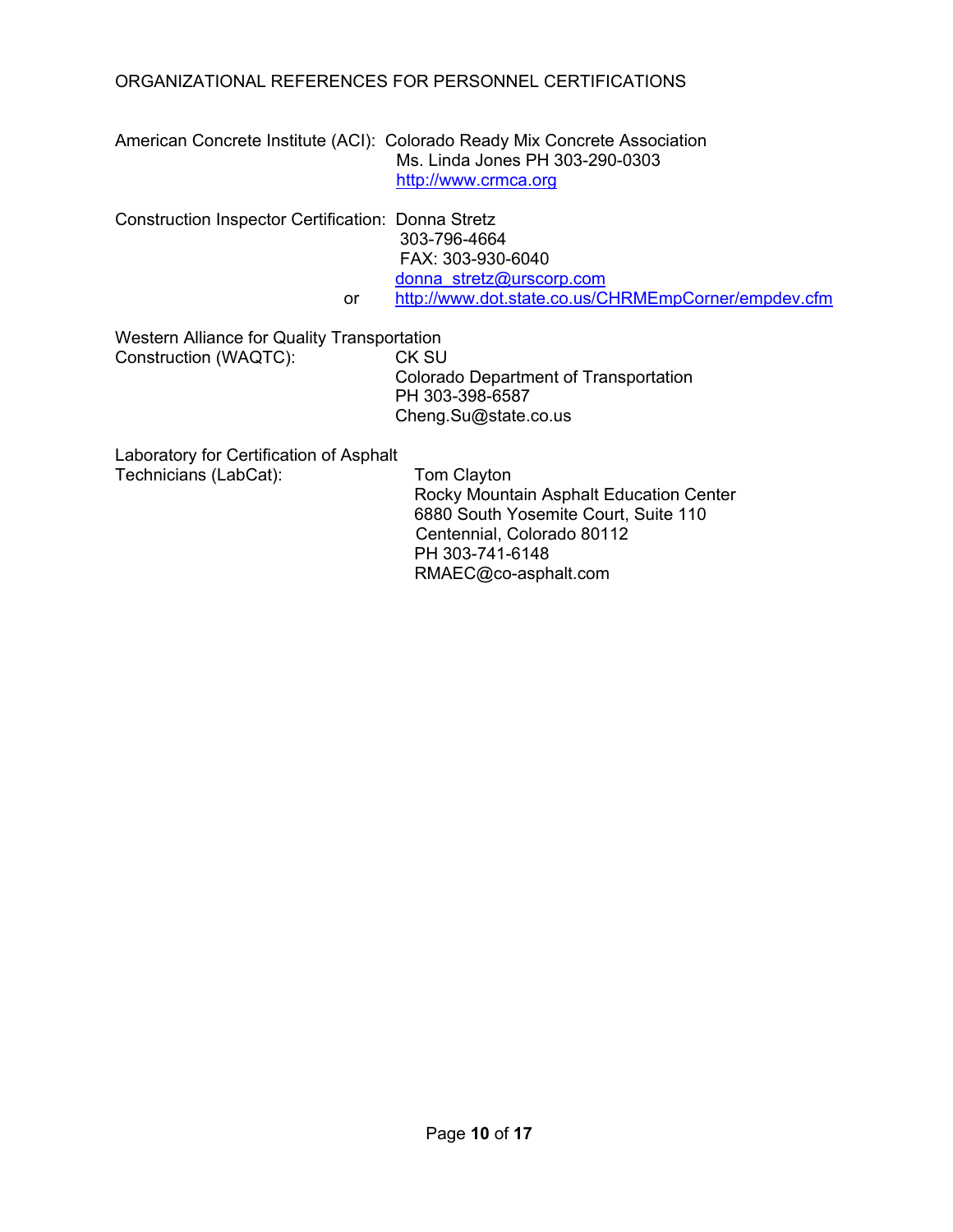# **II. PROJECT CONSTRUCTION INSPECTION**

## In addition to the construction inspection tasks identified in: **Construction Management**

The construction inspector(s) shall assist the CDOT Resident Engineer in performance of construction inspection activities and other project-related activities, as directed by the CDOT Resident Engineer. Inspection responsibilities may include but are not limited to the following:

- Reviewing periodic reports and billings.
- Participation in weekly progress meetings with contractor, subcontractors, utilities, and other interested parties.
- Anticipating project problems and suggesting solutions to the CDOT Project Engineer.
- Monitoring compliance with and taking appropriate action to preserve safety on the project for all workers and traveling public in accordance with Method of Handling Traffic and the Manual of Uniform Traffic Control Devices.
- Initial, follow-up, completion, and final inspections of work in progress, including interim and final measurements.
- Notifying contractor and Project Engineer of non-compliance with the contract plan and specifications.
- Performance of special tests, investigations, or monitoring which are required to fulfill the intent of the CDOT inspection program.
- Completing inspection documentation using CDOT forms for the development of progress payments for the contractor in accordance with CDOT's prescribed procedures.
- Submittal of standard documentation reports no later than the following working day.
- Preparation of routine correspondence to the contractor, CDOT Staff, local agencies, etc.
- Providing liaison and communication to contractor field crews.
- Assisting in preparing punch lists of uncompleted work, non-conformance reports, and deficiency notices.
- Maintaining accurate field notes during construction reflecting actual construction details to be used in preparation of the as-constructed plans.
- Miscellaneous project-related duties as directed by the CDOT Project Engineer.

Inspection observations shall be documented and approved by the CDOT Project Engineer in accordance with the references cited below under PROJECT STANDARDS. Project specific work will be defined by task order, prior to work commencing.

## **MANAGEMENT OF CONSULTANT PROJECT CONSTRUCTION INSPECTION**

The consultant, CDOT Assistant Project Engineer, and Resident Engineer shall meet, coordinate and schedule the required work. The consultant shall complete all work in accordance with their approved schedule.

### **PROJECT STAFFING AUTHORITY**

The CDOT Resident Engineer is in direct charge of the work and is responsible for administration of the project contract as defined in the CDOT Standard Specifications. This includes approving and setting work hours for both project construction and inspection.

### **PROJECT STANDARDS**

All inspection and documentation shall be in accordance with the *Colorado Department of*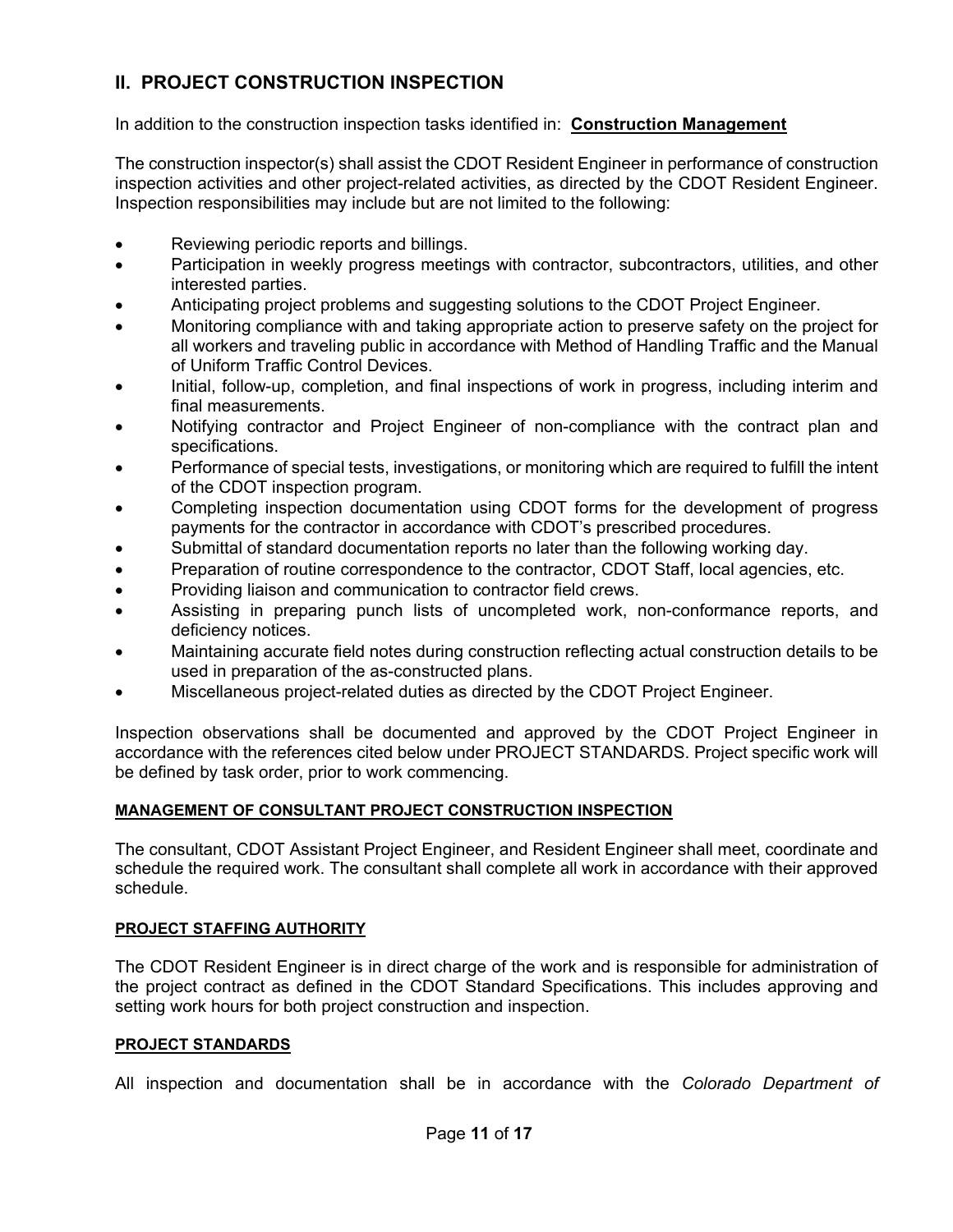*Transportation (CDOT) Field Materials Manual, Construction Manual*, *CDOT M&S Standards, CDOT Inspector's Checklist* and applicable Project and Standard Special Provisions in the construction project contract and the applicable *CDOT Standard Specifications for Road and Bridge Construction*. The applicable *CDOT Field Materials Manual*, including *Colorado Procedures and Colorado Procedure-Laboratory*, shall be the one currently in use when the construction project is advertised. If the required method is not described in the *CDOT Field Materials Manual*, the required work shall be completed in accordance with the *current AASHTO Standard Specifications for Transportation Materials and Methods of Sampling and Testing* (as revised and supplemented) or the *ASTM Standards and Tentatives*. Proposed work procedures shall be coordinated with the CDOT Project Engineer prior to the start of work.

## **LABOR, VEHICLES, MATERIALS, AND EQUIPMENT**

Personnel qualifications, staffing level, and number and types of vehicles shall be as approved by the CDOT Resident Engineer.

The consultant shall furnish all personnel, vehicles, materials, and equipment required to perform the work in a timely manner:

- Computer with appropriate software
- Clipboard, string line, 4-foot carpenter level
- Miscellaneous equipment to include calculator, officer supplies, and personal safety equipment
- Cell phone
- Project transportation

## **SPECIAL QUALIFICATIONS FOR CONSTRUCTION PROJECT INSPECTORS**

The construction inspector(s) must possess a current and valid Colorado Driver's license. The construction inspector(s) must be certified in the areas of inspection to be performed by the CDOT Construction Inspector Qualification Program.

## **III. GENERAL WORK DESCRIPTION FOR PROJECT MATERIALS TESTING**

The consultant shall sample, test and inspect those specified materials utilized in construction. Test results and inspection observations shall be documented and approved by the CDOT Project Engineer in accordance with the references cited below under PROJECT STANDARDS. Project specific work will be defined by task order, prior to work commencing.

### **Management of Consultant Project Materials Testing**

The consultant, CDOT Assistant Project Engineer, Resident Engineer and Residency Head Tester shall follow the requirements of CP-16 to meet, coordinate and schedule the required work. The consultant shall complete all work in accordance with their approved schedule. The consultant materials testing evaluation form shall be completed by the CDOT project engineer and head tester, and distributed as described in CP-16. The CDOT Project Engineer shall forward a copy of the completed Pre-Testing Meeting Agenda for Consultant Materials Testing to the Region Materials Engineer.

### **PROJECT STAFFING AUTHORITY**

The CDOT Resident Engineer is in direct charge of the work and is responsible for administration of the project contract as defined in the CDOT Standard Specifications. This includes approving and setting work hours for both project construction and the materials testing.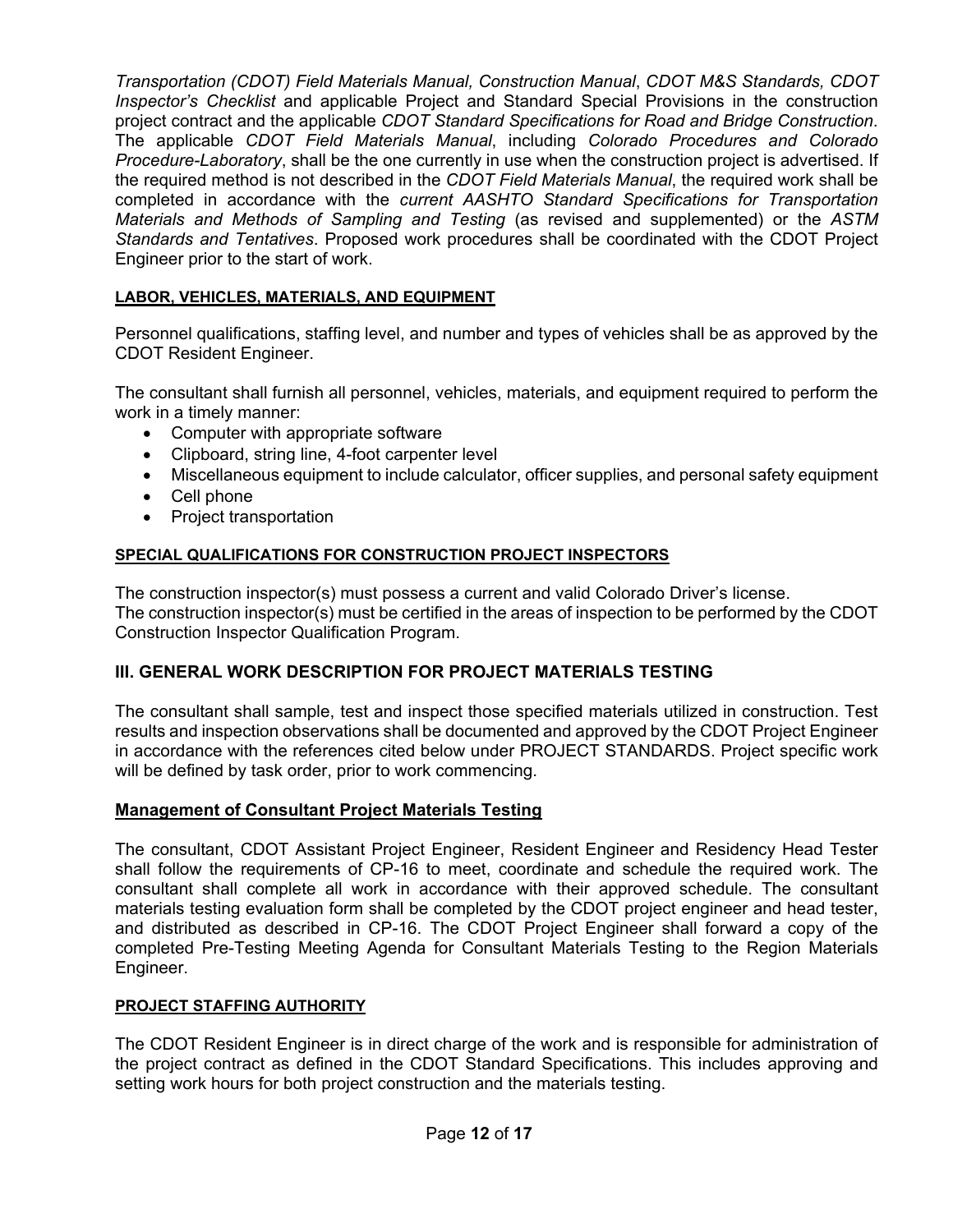### **PROJECT STANDARDS**

All sampling, testing, and documentation shall be in accordance with *the Colorado Department of Transportation (CDOT) Field Materials Manual, Construction Manual, CDOT M&S Standards and applicable Project and Standard Special Provisions in the construction project* contract and the applicable *CDOT Standard Specifications for Road and Bridge Construction.* The applicable *CDOT Field Materials Manual*, including *Colorado Procedures and Colorado Procedure-Laboratory*, shall be the one currently in use when the construction project is advertised. If the required method is not described in the *CDOT Field Materials Manual*, the required work shall be completed in accordance with the current *AASHTO Standard Specifications for Transportation Materials and Methods of Sampling and Testing* (as revised and supplemented) or the *ASTM Standards and Tentatives.* Proposed work procedures shall be coordinated with the CDOT Project Engineer prior to the start of work.

### **FIELD LABORATORY**

The Contractor will provide a field laboratory for many of the construction projects and the required traffic control for all of the construction projects. When a field laboratory is not provided, the consultant shall use his own facilities. When the consultant is required to use his own facility, he shall follow the Laboratory Qualification Program requirements contained in the applicable CP-10.

The following equipment and supplies shall be furnished by the consultant for each project in sufficient quantity to ensure performance of all work required in a timely manner. Such equipment and supplies shall remain the property of the consultant.

- 1. A.C. content gauge and/or extraction equipment and solvents
- 2. Nuclear Asphalt Content Gauge
- 3. Nuclear Moisture/Density gauge
- 4. Concrete air meter, slump cone, and other concrete testing equipment
- 5. Sieves for aggregates and soil gradations
- 6. Scales
- 7. Asphalt & A/C sample containers and small tools
- 8. Proctor equipment for soil curves and 1 point tests
- 9. Atterberg, Rice Value, and Sand Equivalent equipment
- 10. Sample drying equipment
- 11. Miscellaneous equipment for performing the required soils, concrete and asphalt field tests
- 12. Concrete cylinder molds, which conform to AASHTO requirements, except that PAPER MOLDS SHALL NOT BE USED, AND PLASTIC MOLDS SHALL NOT BE REUSED
- 13. Cell Phone for each tester
- 14. Computer and printer for each test lab (CDOT or Consultant). This equipment needs to have capability to operate all current CDOT project software as defined in the current migration plan. This includes Site Manager.
- 15. Ignition Oven for determining asphalt binder content meeting specifications of CPL 5120.

Personnel staffing level and qualifications of testing personnel and laboratories for the project shall be subject to the approval of the CDOT Project Engineer. The CDOT Project Engineer shall receive and review the testing personnel and consultant laboratory qualifications prior to commencement of testing on the project.

Sampling and testing personnel qualifications shall be in conformance with the requirements of the applicable CP-10. Additionally, the tester must possess a current and valid Colorado Driver's license.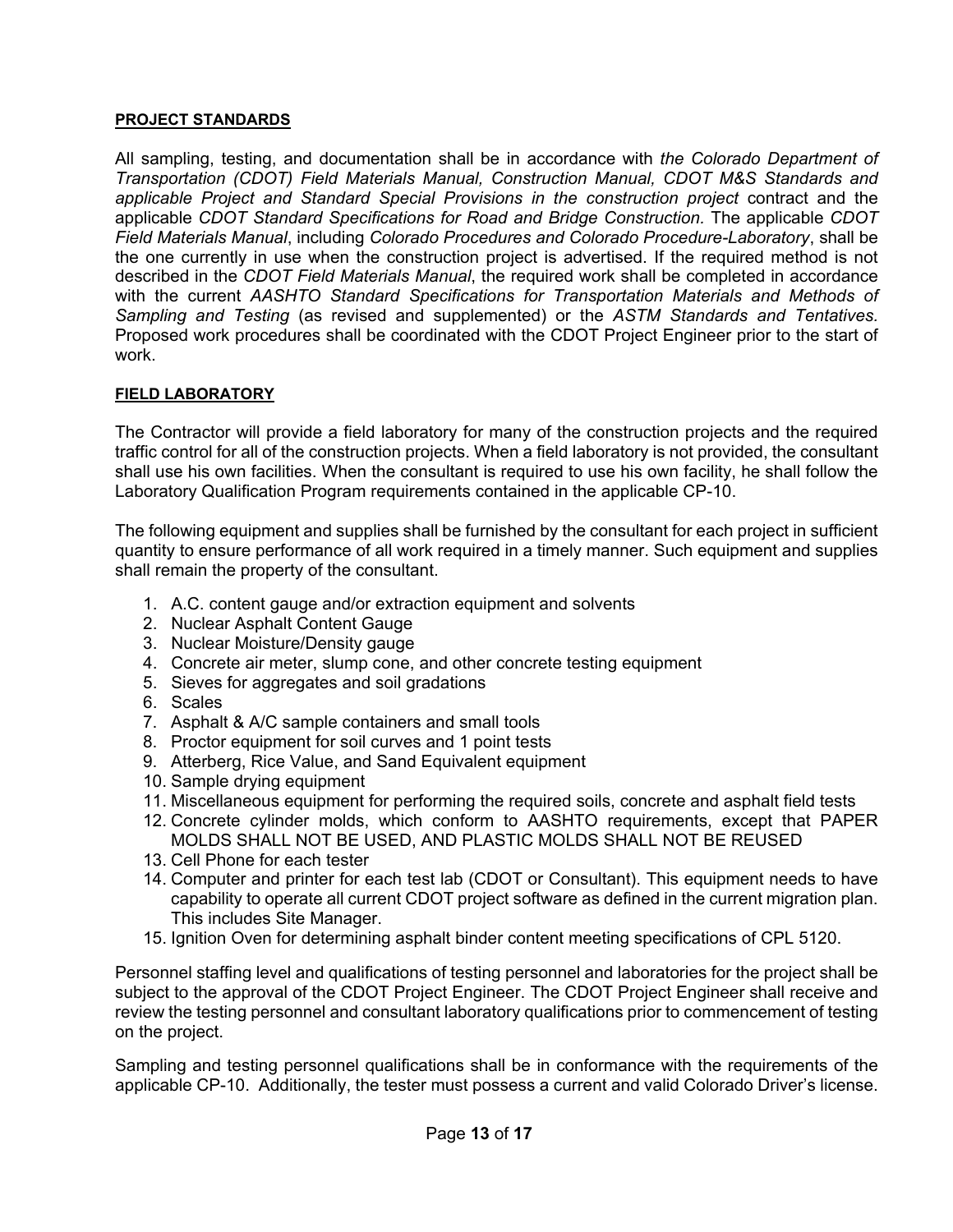The Consultant's work shall be under the direction of, and shall be reviewed, stamped and signed by a Professional Engineer registered in the State of Colorado. The only work to be stamped will be the summary sheets; i.e., CDOT Forms 6, 9, 58, 69, 212, 250, and 554. The Project Engineer may request that additional forms be stamped. The Professional Engineer shall be available to review work, resolve problems, and make decisions in a timely manner as requested by the CDOT Project Engineer, and must be experienced and competent in road and bridge construction materials testing.

Copies of the tester's required certifications and a resume, with references, including his/her materials testing experience shall be provided to the CDOT Project Engineer.

The materials testing technician(s) shall be thoroughly familiar with CDOT testing procedures, forms and documentation requirements. If oversight is necessary, the consultant shall provide the supervision and guidance needed for completion of the work. Oversight required by the consultant will not be paid for by CDOT. The materials testing technician(s) and inspector(s) shall be thoroughly familiar with CDOT forms and documentation requirements.

Personnel provided by the consultant who do not meet all of the specified requirements, or who fail to perform their work in an acceptable manner, shall be removed from the project when determined and directed by the CDOT Project Engineer. Failure to perform the testing and documentation processes may result in termination of the task order as determined by the Task Order Administrator (Project Manager).

## **SPECIFIC TESTING REQUIREMENTS**

The consultant shall sample, test, inspect, and document all materials generated and produced on the project. This includes: materials delivered to the project that are listed in the Summary of Approximate Quantities in accordance with the **SCHEDULE (Quality Assurance)** in the Field Materials Manual; materials that may be added to the project through contract modification; and altered material quantities whether increased or decreased. The consultant's Project Manager, field tester(s) and CDOT's Project Engineer shall be required to review project quantities on a monthly basis to ensure that sufficient tests have been performed for the material placed to date. The consultant shall also provide any other services as requested by the CDOT Project Engineer.

Testing of materials that are specifically designated to be pre-inspected or pretested by this or any other Department of Transportation shall remain the responsibility of CDOT. The consultant shall document and transport samples of any and all materials to the CDOT Central Laboratory that are required to be tested by CDOT regardless of pre-inspection or pretesting responsibilities. The items and test frequencies of Department tested materials shall be in accordance with the column titled "Central Laboratory" in the SCHEDULE.

## **DOCUMENTATION**

Each of the consultant's field testers shall maintain a daily diary for each day the tester performs work on the project. They may use CDOT's Form 103, Project Diary, or a form as approved by the CDOT Project Engineer. The contents of the diary shall be brief and accurate statement of progress and conditions encountered during the prosecution of the work. Editorial comments are not to be incorporated in the diaries or on any written correspondence applicable to the project. A copy of the daily diary shall be given to the CDOT Project Engineer within three working days of its date. Test results, sample submittals and inspection documentation transmitted to CDOT's Region or Central Laboratory shall be recorded on appropriate CDOT Forms.

The consultant's Project Manager and field tester(s) shall be required to review project quantities on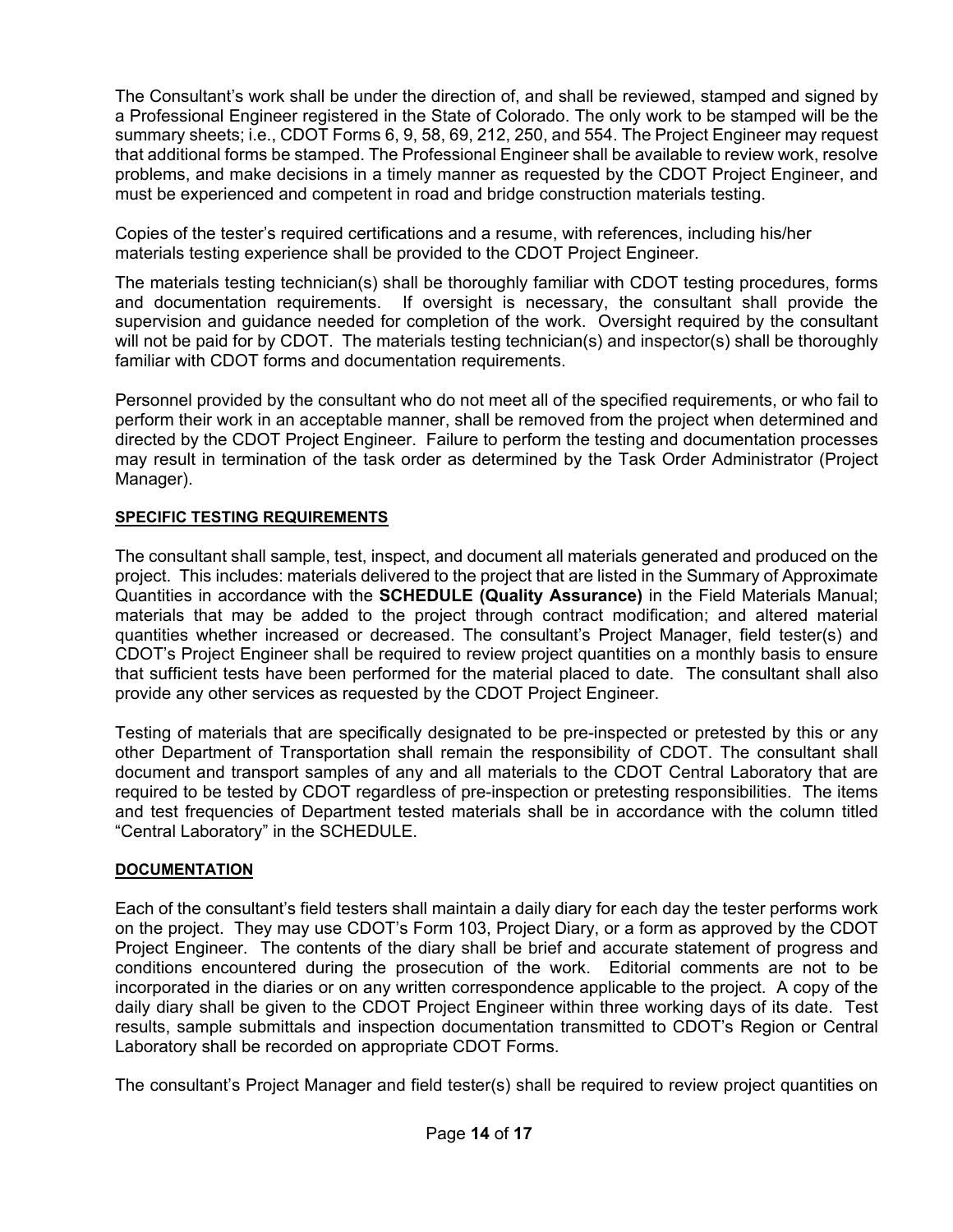a weekly basis to ensure that sufficient tests have been performed for the material placed to date. The consultant may use CDOT worksheets or worksheets approved by the CDOT Project Engineer. CDOT Forms and worksheets are available through the Residency Head Tester at no cost to the consultant.

The consultant shall furnish the CDOT Project Engineer with copies of all worksheets on a daily basis. The consultant shall also keep the CDOT Form 626 up to date at all times and provide copies of this form to the CDOT Project Engineer and the contractor within 12 hours for any material found to be out of compliance with the specifications.

The consultant shall coordinate the schedule for Independent Assurance Tests for the project in accordance with CDOT Form 379, with the Residency Head Tester, or directly with the Region IAT person.

#### **SUBMITTAL OF FINAL DOCUMENTATION**

Final documentation shall be submitted to the CDOT Finals Engineer within 45 working days after project acceptance. A completed CDOT Form 250 shall be submitted to the CDOT Project Engineer 10 days after the consultant has been notified of final quantities. Failure to submit final documentation as required may result in withholding any and all consultant payments.

### **IV. GENERAL WORK DESCRIPTION FOR REGION MATERIALS LABORATORY TESTING:**

This work consists of materials testing at the Regional Materials Laboratory (potentially located anywhere in Region or an approved laboratory furnished by consultant). Materials testing could involve a wide range of projects consisting of, but not limited to, the resurfacing, reconstruction, maintenance and new construction projects. When the consultant is required to use his own facility, he shall follow the Laboratory Qualification Program requirements contained in the applicable CP-10.

### **MANAGEMENT OF CONSULTANT REGION LABORATORY MATERIALS TESTING:**

The consultant, CDOT Region Materials Engineer and CDOT Region Materials Lab Manager shall meet, coordinate and schedule the required work. The consultant shall complete all work in accordance with their approved schedule.

#### **PROJECT STAFFING AUTHORITY**

The CDOT Region Materials Engineer is in direct charge of the work and is responsible for administration of the project contract as defined in the CDOT Standard Specifications. This includes approving and setting work hours for the materials testing.

#### **PROJECT STANDARDS**

All sampling, testing, and documentation shall be in accordance with *the Colorado Department of Transportation (CDOT) Field Materials Manual, Construction Manual, CDOT M&S Standards and applicable Project and Standard Special Provisions in the construction project* contract and the applicable *CDOT Standard Specifications for Road and Bridge Construction.* The applicable *CDOT Field Materials Manual*, including *Colorado Procedures and Colorado Procedure-Laboratory*, shall be the one currently in use when the construction project is advertised. If the required method is not described in the *CDOT Field Materials Manual*, the required work shall be completed in accordance with the current *AASHTO Standard Specifications for Transportation Materials and Methods of Sampling and Testing* (as revised and supplemented) or the *ASTM Standards and Tentatives.* Proposed work procedures shall be coordinated with the CDOT Project Engineer prior to the start of work.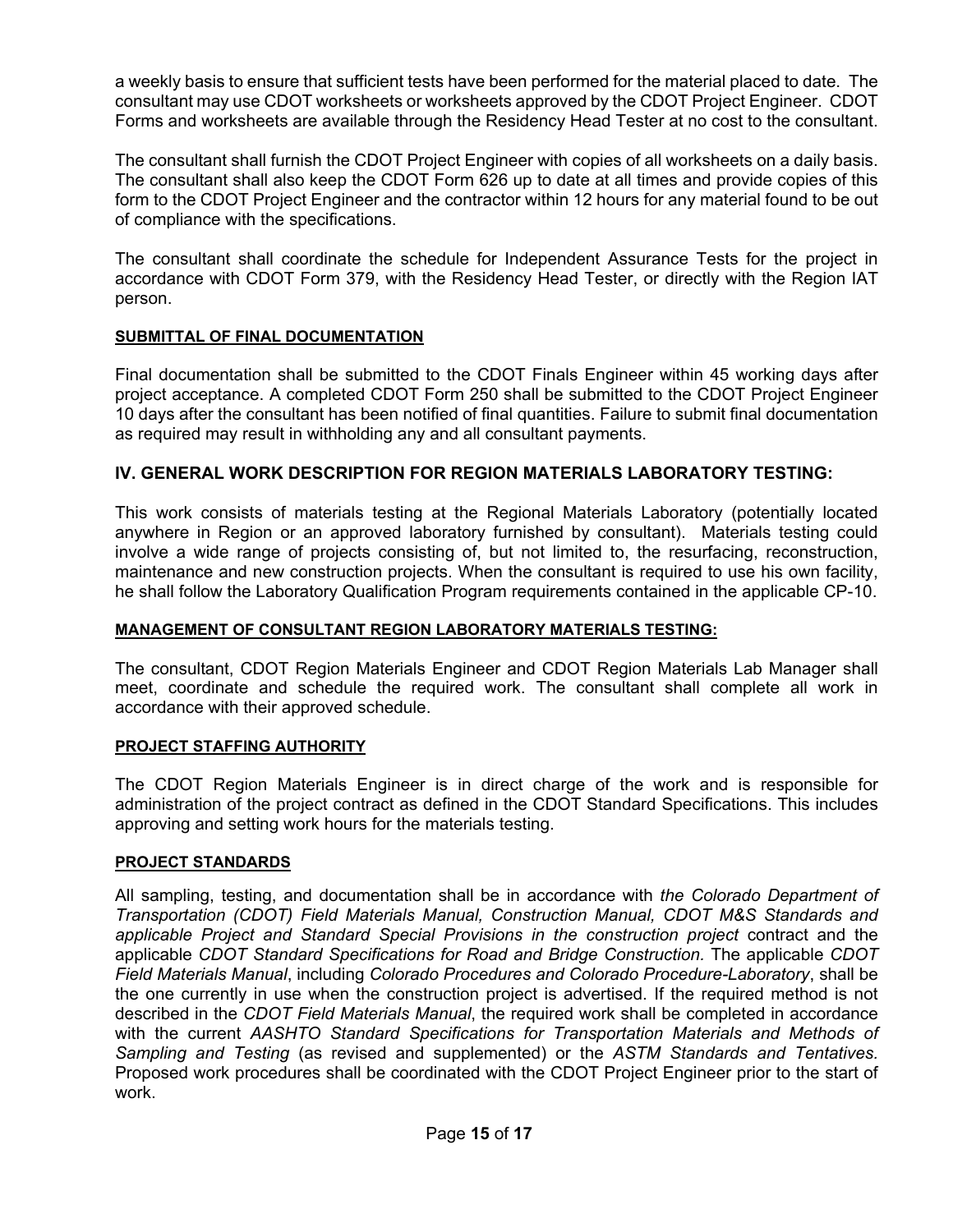The consultant tester(s) must meet the requirements of Chapter 800 of the Field Materials Manual, be a minimum of 19 years of age and possess a personnel-monitoring device. Personnel staffing level and qualifications of testing personnel and laboratories for the project shall be subject to the approval of the CDOT Project Manager. The CDOT Project Manager shall receive and review the testing personnel qualifications prior to commencement of the work. When required, the consultant tester's work may be required to be under the direction of a Professional Engineer in the State of Colorado.

The Professional Engineer shall be available to review work, resolve problems, and make decisions in a timely manner as requested by the Region Materials Engineer. Personnel Staffing level and qualifications of testing personnel and laboratories for this work shall be subject to the approval of the Region Materials Engineer. The Region Materials Engineer shall receive and review the testing personnel and consultant laboratory qualifications prior to commencement of testing.

Activities will include sampling, sample reducing, and testing materials supplied to and/or produced on the projects. This includes but is not limited to performing the following tests:

- 1. Rice Test (CP 51)
- 2. Gradations of aggregate (CP 31)
- 3. Bulk Specific Gravity of cores and/or compacted mix (CP 44 and CP-L 5103)
- 4. Fine aggregate angularity (CP-L 5113)
- 5. Hveem Stability (CP-L 5106)
- 6. Lottman Testing (CP-L 5109)
- 7. AC Content by Nuclear Method (CP 85)
- 8. AC Content by Ignition Method (CP-L 5120)
- 9. Sand Equivalent Test (AASHTO T-176)
- 10. Liquid Limit and Plasticity Index of Soils (AASHTO T-89, T-90)
- 11. Moisture Density Relations of Soils (AASHTO T-99, T-180)

Assist with documentation, general cleanup and routine laboratory equipment upkeep as needed. The consultant may enter results into a computer database. The tester(s) may assist the Region Materials lab personnel (using mobile drill rig) in the collection of soil profile data and samples.

Tests will be performed in accordance with the applicable CDOT Field Materials Manual, CDOT Laboratory Manual of Test Procedures, and/or AASHTO Test Procedures. The Region Materials Engineer will determine testing frequency.

The contract tester(s) may be allowed the use of Region Materials Laboratory and all equipment, except for nuclear moisture density gauges, in order to conduct the required testing, when deemed necessary by the Region Materials Engineer. Unless designated, the consultant tester will conduct his/her testing services in the lab provided.

The Region Materials Engineer may designate a member of his staff to represent him in the contract. SPECIAL QUALIFICATIONS OF REGION LABORATORY MATERIALS TESTER(S)

Tester(s) must have a working knowledge, a minimum of 320 hours relevant experience, and possess and maintain current relevant certifications in the following programs for the duration of the task order:

- CAPA (LABCAT) asphalt technician Certification in Levels A and B
- WAQTC Embankment & Base Testing Technician Certification
- ACI field testing and concrete strength certifications
- Tester(s) must possess a current and valid Colorado Driver's License